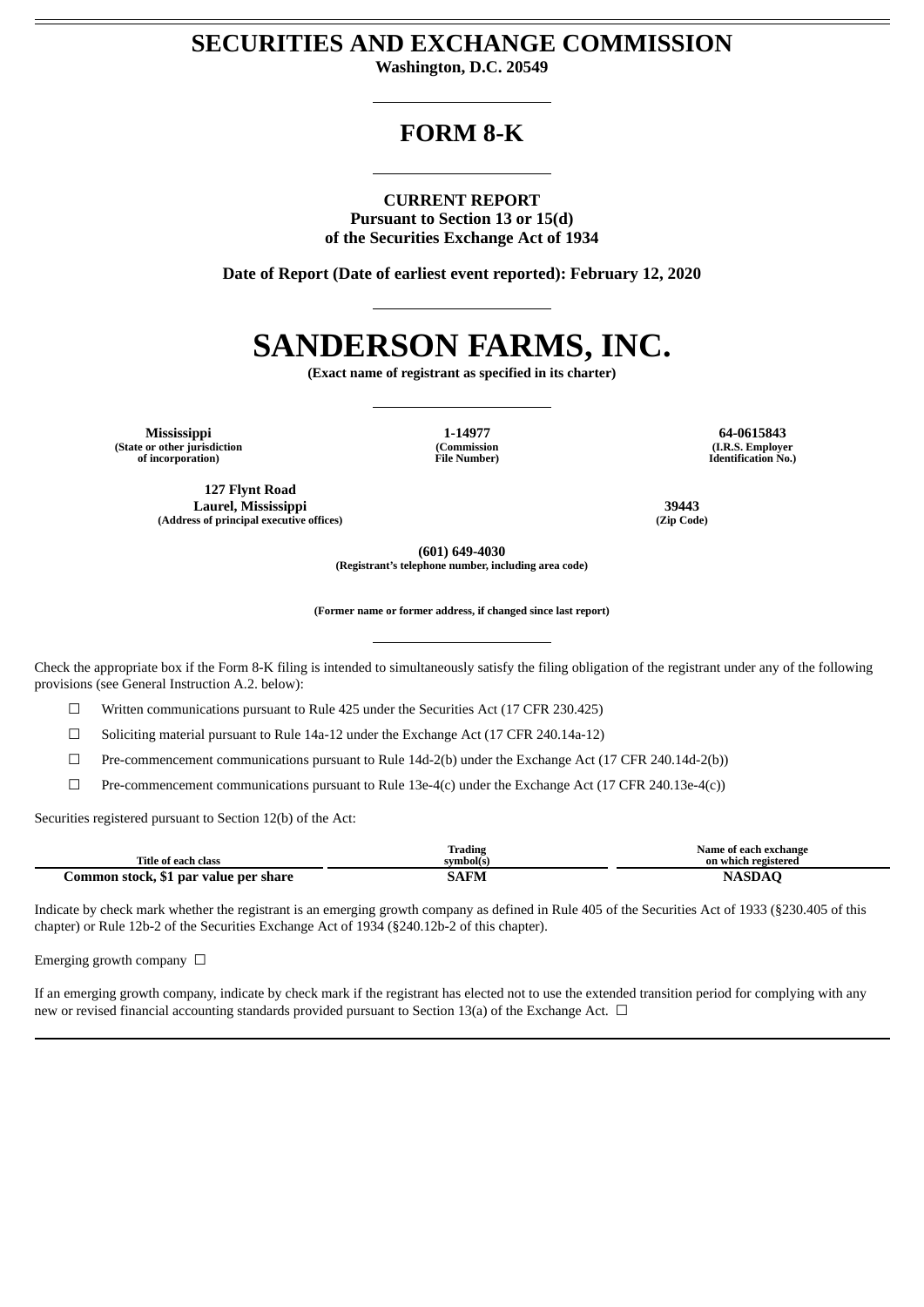#### **Section 5 — Corporate Governance and Management**

#### Item 5.02 Departure of Directors or Certain Officers: Election of Directors: Appointment of Certain Officers: Compensatory **Arrangements of Certain Officers.**

1. On February 12, 2020, the Compensation Committee of the Registrant's board of directors adopted a Bonus Award Program for the Registrant's salaried employees and management trainees effective November 1, 2019. If the Registrant meets net income per share and minimum return on average stockholders' equity goals for the fiscal year ended October 31, 2020, the program provides for the award of bonuses to eligible participants equal to a percentage of their base salary. For the Named Executive Officers and certain other key members of management, the total potential award has two components: a percentage based on the Registrant's earnings per share, and a percentage based on the Registrant's operational performance as measured by Agristats, a private industry benchmarking service that analyzes performance data submitted by a significant majority of the poultry industry. If the Registrant earns the maximum earnings per share goal under the program, and if it performs at the top tier of operational performance specified in the program (as reported by Agristats), the Named Executive Officers would earn the maximum possible bonus under the program as follows: \$3,036,600 for the Chairman and Chief Executive Officer (200% of base salary), \$1,202,938 for the President (160% of base salary), \$901,975 for the Treasurer, and Chief Financial and Legal Officer (140% of base salary), and \$271,805 for the Secretary and Controller (principal accounting officer) (80% of base salary).

The foregoing description of the Bonus Award Program does not purport to be complete and is qualified in its entirety by reference to the full text of the Bonus Award Program, which is filed herewith as Exhibit 10.1 and is incorporated herein by reference.

Also on February 12, 2020, the Compensation Committee ratified the payment of certain miscellaneous items of compensation during fiscal 2019 to the Registrant's Named Executive Officers, as follows:

| <b>Type</b>                              |   | Joe F. Sanderson, Jr.,<br>Chairman & CEO | <b>Lampkin Butts,</b><br><b>President &amp; COO</b> |   | D. Michael Cockrell,<br><b>Treasurer &amp; CFO</b> | Tim Rigney,<br>Secretary |
|------------------------------------------|---|------------------------------------------|-----------------------------------------------------|---|----------------------------------------------------|--------------------------|
| Personal Use of Company and Charter      |   |                                          |                                                     |   |                                                    |                          |
| Aircraft                                 | S | 84,099                                   | \$<br>9,859                                         | S | 29,930                                             | \$.                      |
| Other Travel Related Expenses            |   | 2,955                                    | 1,816                                               |   | 225                                                |                          |
| 401(k) Matching Contribution             |   | 11,000                                   | 11,000                                              |   | 11,000                                             | 11,000                   |
| <b>ESOP Contribution</b>                 |   | 1,953                                    | 1,953                                               |   | 1,953                                              | 1,953                    |
| Term Life Insurance Premium              |   | 148                                      | 183                                                 |   | 272                                                | 272                      |
| <b>Matching Charitable Contributions</b> |   | 5,000                                    | 6,000                                               |   | 2,500                                              |                          |
| Dividends Paid on Restricted Stock       |   | 123,200                                  | 32,000                                              |   | 25,920                                             | 5,110                    |
| Accidental Death Premium                 |   | 9                                        | 12                                                  |   | 18                                                 | 18                       |
| Health Plan Benefit                      |   | 9,323                                    | 9,323                                               |   | 9,323                                              | 9,323                    |
| <b>Total</b>                             |   | 237,687                                  | 72,146                                              |   | 81,141                                             | 27,676                   |

2. On February 13, 2020, Edward Chisholm, the Registrant's Director of Operations, became the Registrant's "principal operating officer." Lampkin Butts, who had been the Registrant's Chief Operating Officer until February 13, 2020, will continue in his role as the Registrant's President. Mr. Chisholm, who is 52, was appointed the Registrant's Director of Operations effective February 1, 2020. Before that, he had served as the Registrant's Director of Production since November 2017 and as a Corporate Production Manager for the Registrant from July 2011 to November 2017. The role of Director of Operations is not a corporate office under the Registrant's By-Laws, but Mr. Chisholm, as Director of Operations, will perform the functions of a "principal operating officer" as that term is used in the rules promulgated under the Securities Exchange Act of 1934, as amended.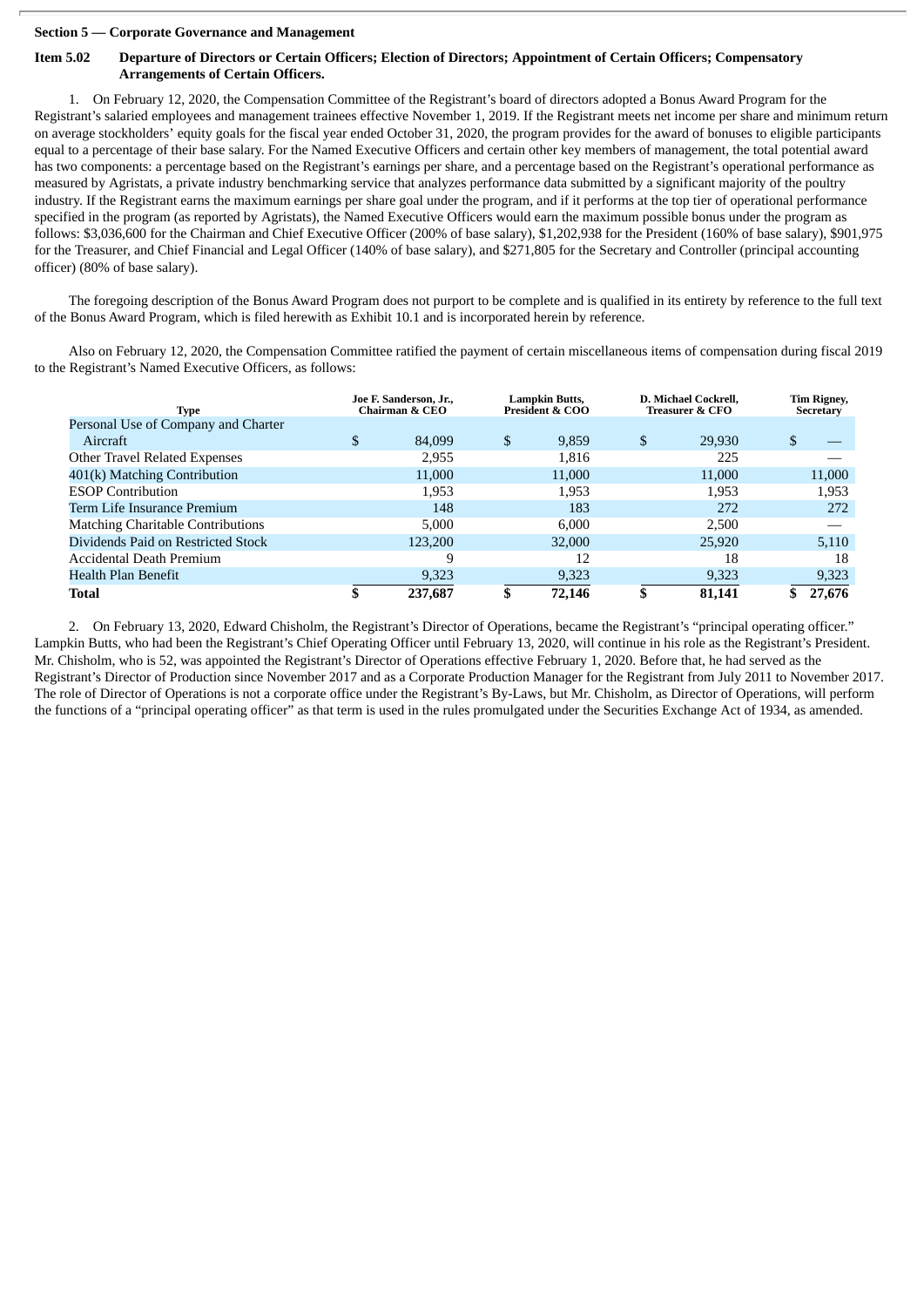#### **Item 5.07 Submission of Matters to a Vote of Security Holders.**

The Registrant held its annual meeting of stockholders on February 13, 2020. At the meeting, the stockholders were requested to: (1) elect David Barksdale, Lampkin Butts, Beverly W. Hogan, Phil K. Livingston, and Joe F. Sanderson, Jr. as a Class A Directors to serve until the 2023 annual meeting, and elect Sonia Pérez as a Class C Director to serve until the 2022 annual meeting; (2) approve the Sanderson Farms, Inc. and Affiliates Amended and Restated Stock Incentive Plan; (3) approve, in a non-binding advisory vote, the compensation of the Registrant's Named Executive Officers; (4) determine, in a non-binding advisory vote, the frequency with which the Registrant should hold future non-binding, advisory votes on executive compensation, (5) consider and act upon a proposal to ratify and approve the selection of Ernst & Young LLP as the Registrant's independent auditors for the fiscal year ending October 31, 2020; (6) consider and act upon a stockholder proposal to request that the Registrant's board of directors provide a report on water resource risks and related metrics; and (7) consider and act upon a stockholder proposal to request that the Registrant's board of directors provide a report on the Registrant's human rights due diligence process.

The following are the final voting results on proposals considered and voted upon at the meeting, which are more fully described in the Registrant's proxy statement filed on January 10, 2020:

1. The stockholders voted to re-elect the following directors by the votes set forth below:

|                       |            |                |         | <b>Broker</b>    |
|-----------------------|------------|----------------|---------|------------------|
| <b>Name</b>           | For        | <b>Against</b> | Abstain | <b>Non-Votes</b> |
| David Barksdale       | 19,322,962 | 117,851        | 9,274   | 1,390,366        |
| Lampkin Butts         | 19,019,296 | 422,687        | 8.103   | 1,390,366        |
| Beverly W. Hogan      | 19,012,199 | 429.081        | 8.807   | 1,390,366        |
| Phil K. Livingston    | 17,934,615 | 1,507,123      | 8.349   | 1,390,366        |
| Joe F. Sanderson, Jr. | 19,084,197 | 308,803        | 57,086  | 1,390,366        |
| Sonia Pérez           | 19,388,663 | 48,396         | 13.028  | 1,390,366        |

2. The stockholders voted to approve the Sanderson Farms, Inc. and Affiliates Amended and Restated Stock Incentive Plan by the votes set forth below:

| For        | Against | Abstain      | <b>Broker Non-Votes</b> |
|------------|---------|--------------|-------------------------|
| 18,724,648 | 713,812 | CDF<br>11,02 | 390,366                 |

3. The stockholders voted to approve, in a non-binding advisory vote pursuant to Section 14A of the Securities Exchange Act of 1934, as amended (the "Exchange Act"), the compensation of the Registrant's Named Executive Officers, as disclosed pursuant to Item 402 of Securities and Exchange Commission Regulation S-K, including the Compensation Discussion and Analysis, the compensation tables and narrative disclosures, in the Registrant's definitive proxy statement filed on January 10, 2020, by the votes set forth below (representing approval by 96.2% of the votes cast):

| For           | Against | Abstain | <b>Broker Non-Votes</b> |
|---------------|---------|---------|-------------------------|
| 18.692<br>$-$ | 715     | 12.001  | .390.366                |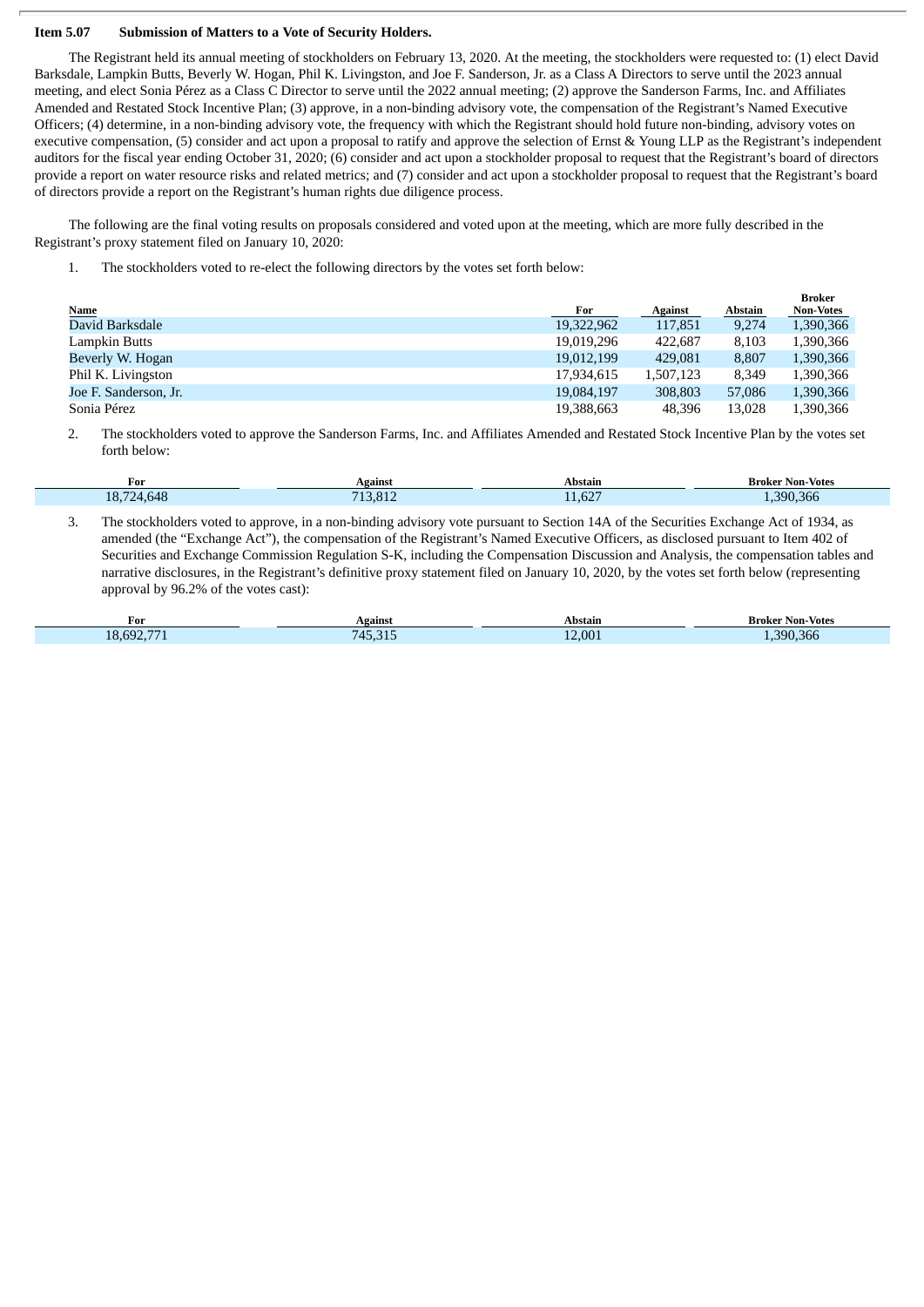4. The stockholders voted to hold future non-binding, advisory votes on executive compensation every year by the votes set forth below:

| Every Year | י Years<br>∠verv `  | Years<br><b>Every</b> | Abstain | <b>Broker Non-Votes</b> |
|------------|---------------------|-----------------------|---------|-------------------------|
| 18,427,262 | 705<br>רר<br>20,790 | 988.827               | 10.202  | 1,390,366               |

Following the annual meeting, on the recommendation of its Nominating and Governance Committee, the Registrant's board of directors voted to hold future advisory votes on executive compensation every year, in accordance with the selection receiving the highest number of votes at the annual meeting.

5. The stockholders voted to ratify and approve the selection of Ernst & Young LLP as the Registrant's independent auditors for the fiscal year ending October 31, 2020, by the votes set forth below:

| For        | Against | Abstain | <b>Broker Non-Votes</b> |
|------------|---------|---------|-------------------------|
| 20.452.729 | 366.820 | 20,904  |                         |

6. The stockholders voted to reject the stockholder proposal to request that the Registrant's board of directors provide a report on water resource risks and related metrics by the votes set forth below:

| $\mathbf{r}$<br>For | Agains       | Abstaiı   | <b>Non-Votes</b><br>Broker |
|---------------------|--------------|-----------|----------------------------|
| 230<br>2.086<br>--  | X۷<br>h<br>. | .004<br>- | 366<br>9۹۸                 |

7. The stockholders voted to reject the stockholder proposal to request that the Registrant's board of directors provide a report on the Registrant's human rights due diligence process:

| -<br>For      | Against | Abstain                      |          |
|---------------|---------|------------------------------|----------|
| .082<br>7184. | 38.392  | $C_{1}$<br>AB<br>.to.,<br>∸∸ | .390.366 |

#### **Section 9 – Financial Statements and Exhibits**

## **Item 9.01 Financial Statements and Exhibits.**

(d) Exhibits:

| Exhibit<br>No. | <b>Description</b>                                                           |
|----------------|------------------------------------------------------------------------------|
| 10.1           | Sanderson Farms, Inc., Bonus Award Program Effective November 1, 2019.       |
| 104            | Cover Page Interactive Data File (embedded within the Inline XBRL document). |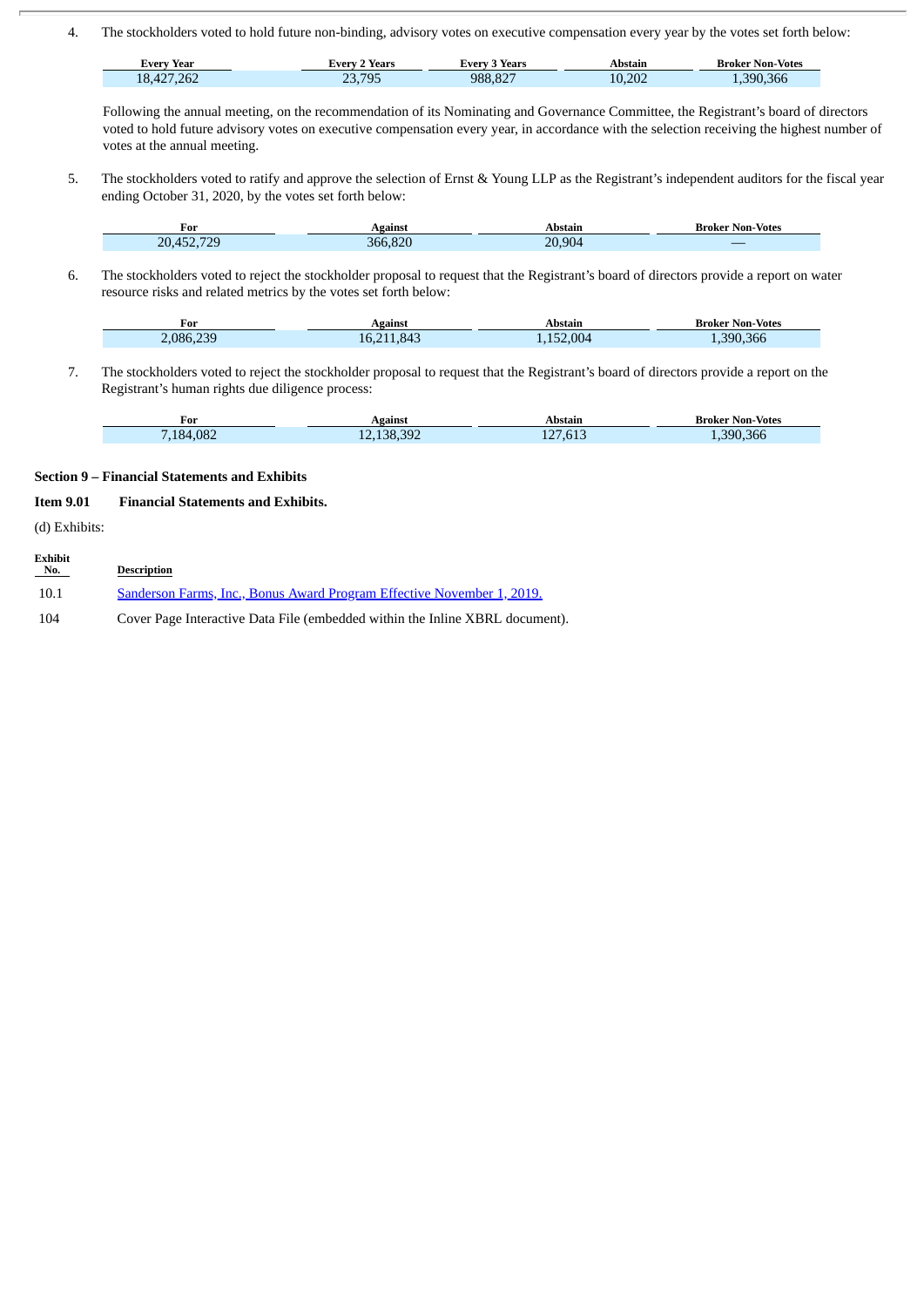# **EXHIBIT INDEX**

| Exhibit<br>No. | Description                                                                  |
|----------------|------------------------------------------------------------------------------|
| 10.1           | Sanderson Farms, Inc., Bonus Award Program Effective November 1, 2019.       |
| 104            | Cover Page Interactive Data File (embedded within the Inline XBRL document). |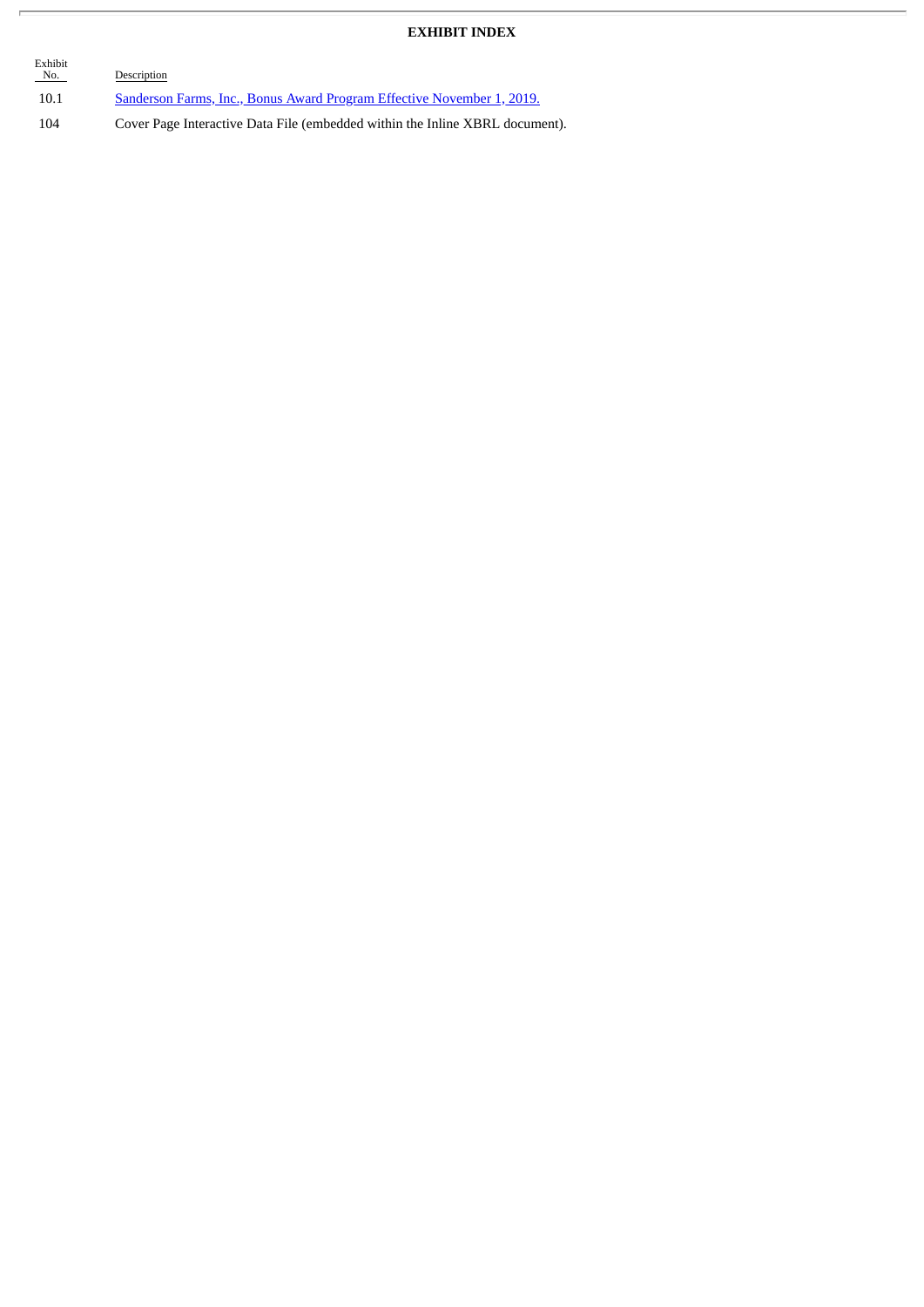**SIGNATURES**

Pursuant to the requirements of the Securities Exchange Act of 1934, the registrant has duly caused this report to be signed on its behalf by the undersigned hereunto duly authorized.

# **SANDERSON FARMS, INC.**

(Registrant)

*Date: February 18, 2020 By: /s/ D. Michael Cockrell*

*D. Michael Cockrell Treasurer and Chief Financial Officer*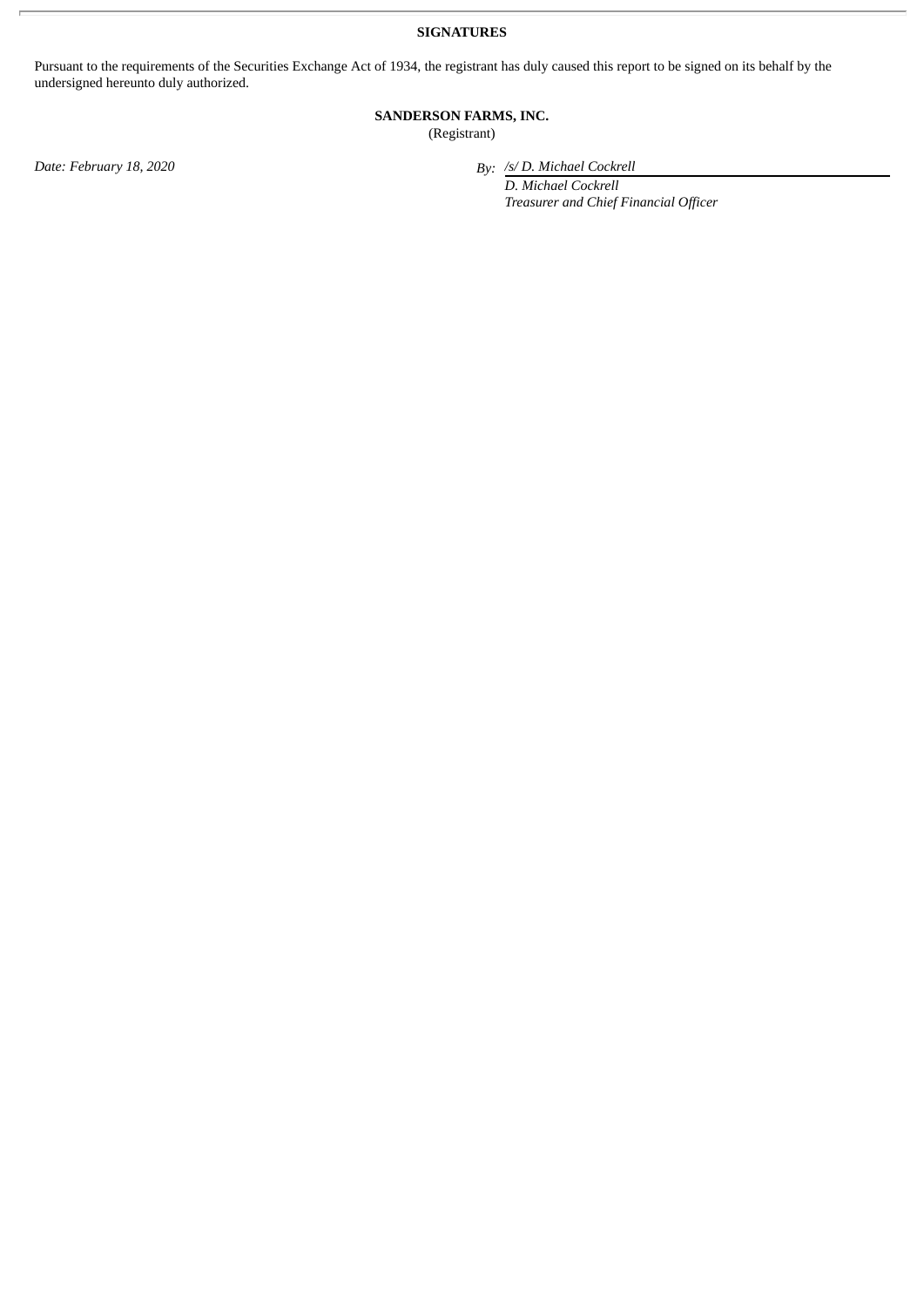## <span id="page-6-0"></span>**SANDERSON FARMS, INC.**

# **BONUS AWARD PROGRAM**

# **(EXECUTIVE COMMITTEE)**

Effective November 1, 2019 Supersedes November 1, 2018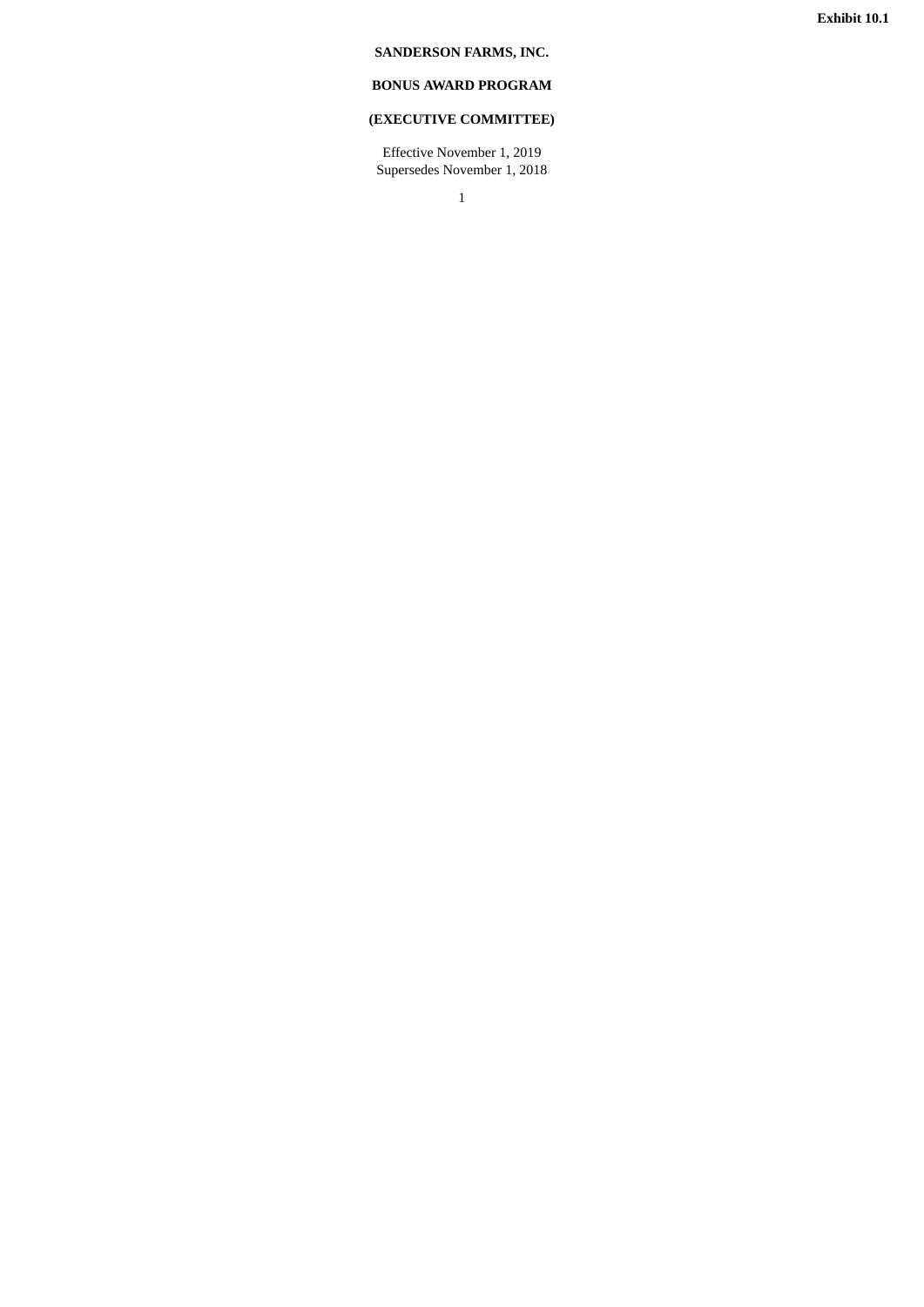#### SANDERSON FARMS, INC. Bonus Award Program Effective November 1, 2019

#### I. PURPOSE

The Board of Directors of Sanderson Farms, Inc. has determined that in addition to the Company's existing competitive and equitable total compensation package, it is desirable to maintain a bonus award program for its salaried employees. The purposes for such a program include:

- A. To encourage excellence and high levels of performance.
- B. To recognize the contributions of the salaried employees to the overall profitability of the Company.
- C. To encourage all employees from every division in the Company to cooperate, share information and work together as a team for the overall benefit of the Company and its shareholders.

#### II. PARTICIPATION AND MAXIMUM AWARD

The Executive Committee of Sanderson Farms, Inc. will select and recognize personnel eligible to participate in the bonus award program, and reserves the right to review and change the class of eligible employees at any time. Those now designated include:

- A. Salaried personnel within the corporate structure of Sanderson Farms, Inc., Sanderson Farms, Inc. (Production Division), Sanderson Farms, Inc. (Processing Division) and Sanderson Farms, Inc. (Foods Division).
- B. All salaried management trainees within the corporate structure.

The maximum bonus award achievable will vary depending on the employee's position in the Company.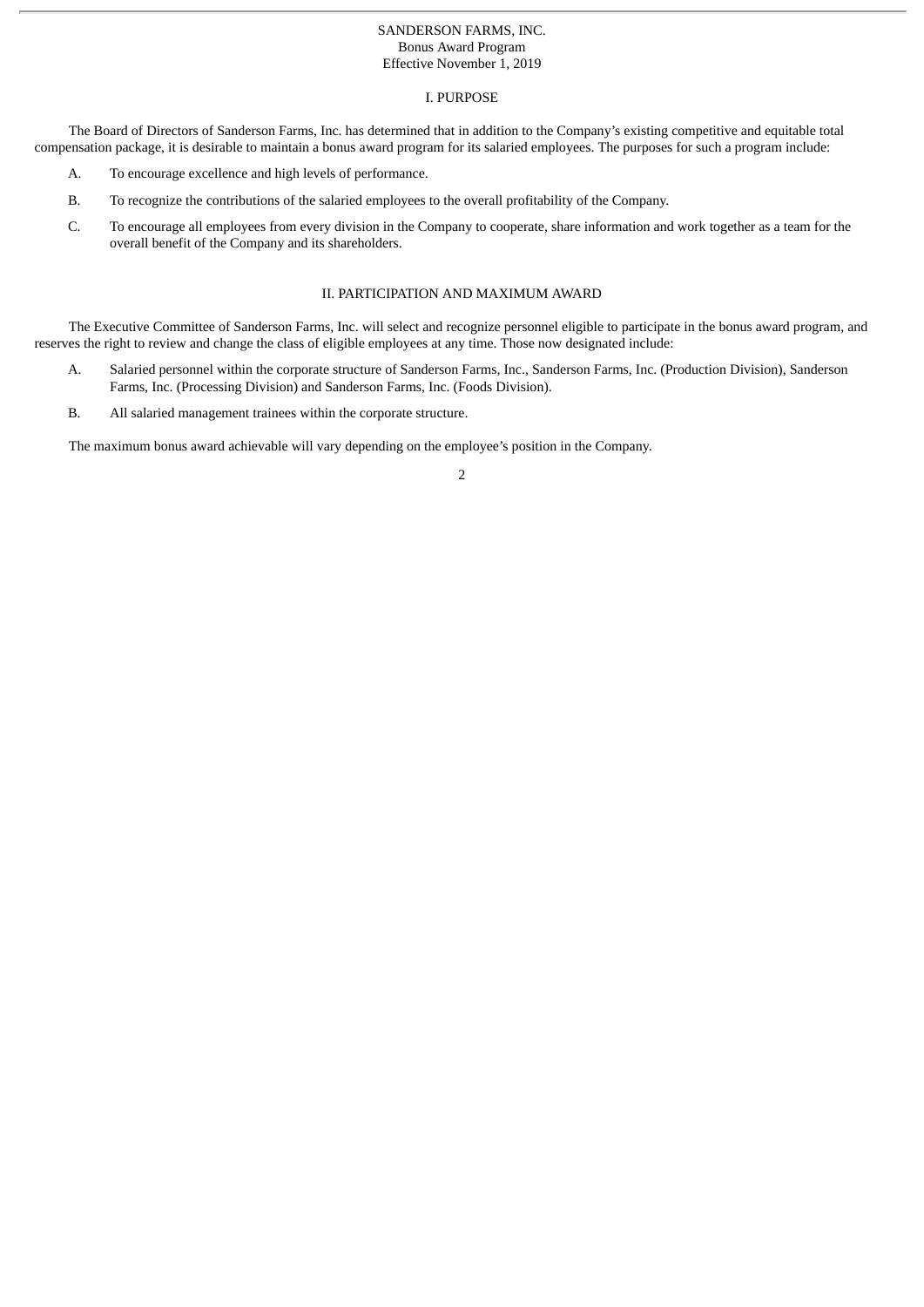#### III. ELIGIBILITY

#### EMPLOYMENT/PARTICIPATION LEVEL

Except in the case of death, disability or retirement, as set forth below, employees must be employed in a designated position on October 31 of the applicable fiscal year and must have been continuously employed in a designated position for a period of nine months prior to the end of the fiscal year (January 31 – October 31) to be eligible to participate in the earnings per share bonus award program and with regard to positions that are eligible for bonuses based on performance measures other than earnings per share, must have been continuously employed in a designated position for a period of six months (April 30 – October 31) to be eligible to participate in that portion of the program. A terminated employee who is rehired in accordance with Company Policy #4.340, "Reinstatement of Benefits," within the above period will not be eligible to participate in the bonus award program. Base salary for this purpose shall include regular compensation only, and shall not include bonus award payments and any other miscellaneous payments that might be treated as income to the employee.

#### DEATH, DISABILITY AND RETIREMENT

If an eligible employee terminates employment with the Company during the fiscal year before October 31 as a result of death, disability or retirement, and had been employed in a designated position for a period of at least nine months, such employee will be eligible to participate in the Bonus Award Program notwithstanding the fact that the employee is not employed on October 31, and the base salary paid to such employee during that portion of the year during which he or she was employed in a designated position will be used to calculate the amount of such employee's bonus award.

#### MILITARY SERVICE

If an employee is on qualified military leave of absence during part or all of the fiscal year, such employee will be eligible to participate in the Bonus Award Program if such employee would have been otherwise eligible to participate. Such employee's "Base Salary" for purposes of determining any bonus award will be his or her base salary that would have been paid had he or she not been on military leave.

## EXTRAORDINARY CIRCUMSTANCES

Extraordinary circumstances will be subject to review by the Executive Committee.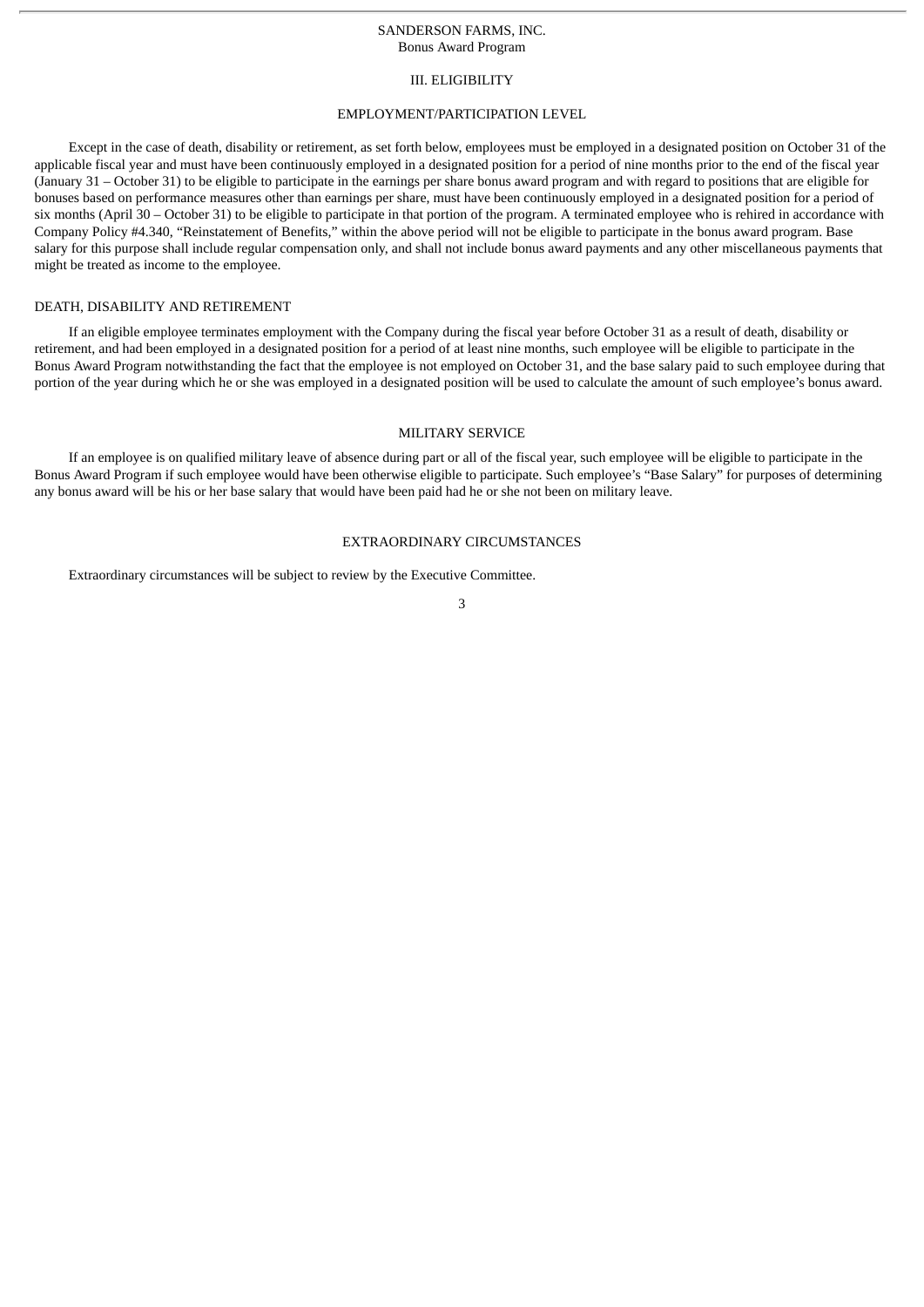### IV. DETERMINATION OF AWARD AND PAYMENT

Bonus award programs for many corporations focus in some form or another on the real dollar profits earned by the corporation within a given time frame. This method of determining bonuses to be paid to employees recognizes that bonuses should be paid to employees only after a fair and equitable return has been earned for the shareholders who own the company. With this basic philosophy in mind, the Board has determined that no bonuses will be paid under this program unless net return on average stockholders' equity after consideration is taken for any bonus paid under this program for the year exceeds eight percent (8%). After this minimum threshold is met, the Bonus Award Program will become effective, and bonuses will be paid if the other criteria described in this program are met.

In recognition of the fact that one of our primary obligations as employees of this Company is to our shareholders, the Board of Directors has determined that net profits made by the consolidated corporations [Sanderson Farms, Inc., Sanderson Farms, Inc. (Production Division), Sanderson Farms, Inc. (Processing Division) and Sanderson Farms, Inc. (Foods Division)] on a per share basis for the period November 1 through October 31 of each year will be the primary basis for bonus awards. The earnings per share for purposes of computing the bonus awards, as set forth herein, shall be computed net of any bonuses awarded and net of any extraordinary, non recurring income items. For all salaried employees of Sanderson Farms other than those management level employees specifically described in this program, this will be the sole basis for determining bonus awards.

Although the Board has determined that net profits earned for shareholders of the Company should be the primary method of determining the bonuses to be paid to employees, the Board has also recognized that certain management level employees have responsibility for and more direct control over the operating performance and profitability of the Company. In recognition of this fact, the Board has concluded that a certain percentage of such employees' bonus should be determined by evaluating the operating and profitability performance of the Company relative to its peers and competitors. Therefore, while a portion of such employees' bonus will be determined by the Company's earnings per share performance, a portion of such employees' bonus will also be determined by evaluating the performance of the Company as compared to our peers and competitors by Agri Stats for the poultry division, and certain net income growth targets for managers in the foods division, all as described herein.

The audited annual financial statements, on a consolidated basis, of Sanderson Farms, Inc. will be the measuring tool for the net return to shareholders portion of the bonus award program. The annual bonus award will be paid to participants in the bonus award program after the outside auditors have completed their annual audit of the corporations, which is usually approximately two (2) months after the end of the fiscal year.

The performance of the Company's birds relative to its peers' and competitors' birds as measured by bottom line profit per head as reported by AgriStats will be used to evaluate and determine bonuses paid to those employees whose bonuses are determined in part by such performance. The appropriate measuring tool as set forth in this Bonus Award Program as reported by Agri Stats for the twelve (12) month period ending on October 31 each year will be used to determine if a bonus has been earned by such employees.

 $\overline{A}$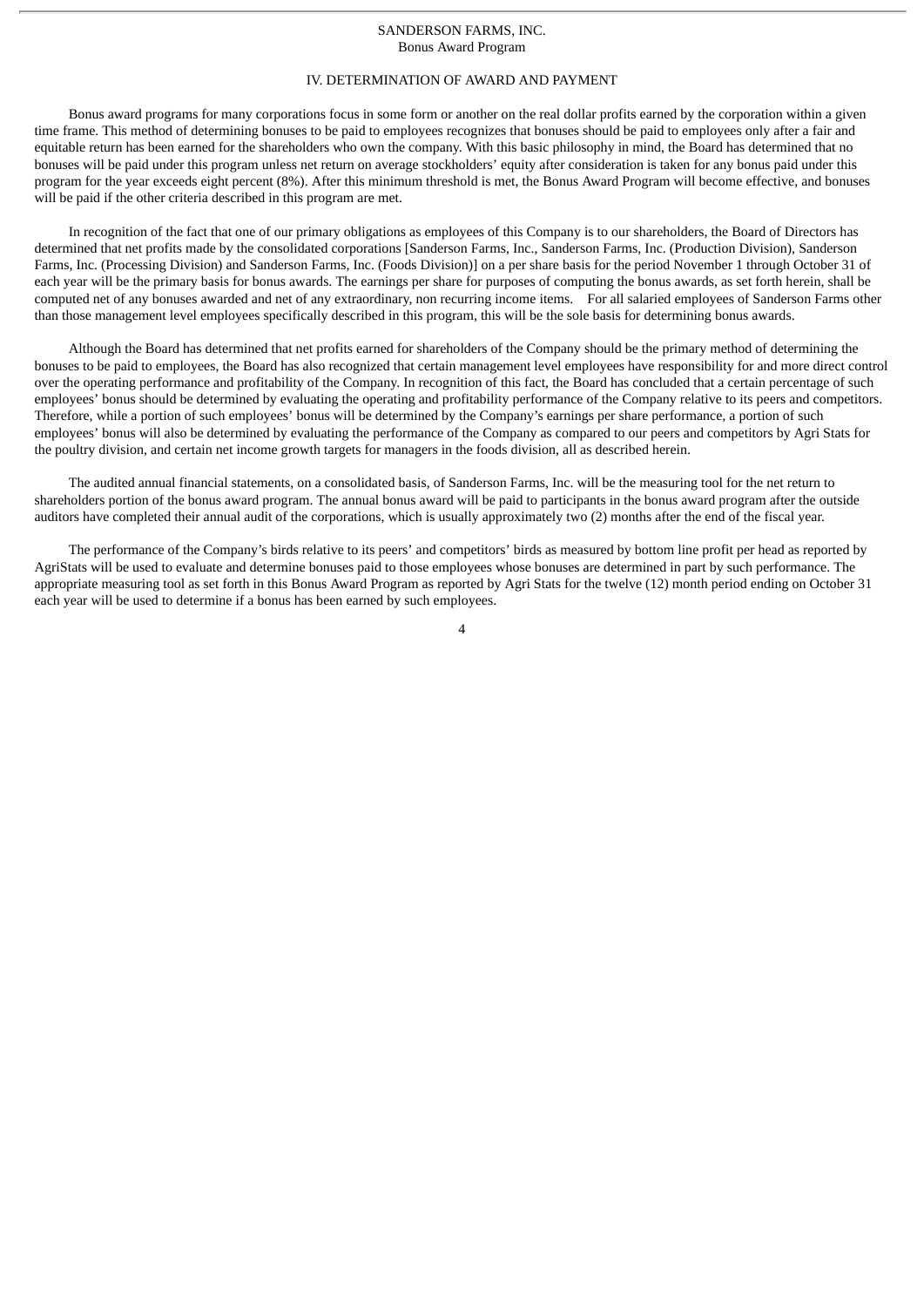#### V. OBJECTIVES AND FORMULAS FOR DETERMINATION OF THE BONUS AWARD

#### A. All salaried employees

All salaried employees will receive a bonus if the net income per share objectives set forth below are met, and if the minimum return on average stockholders equity for the year is earned. Net income shall be computed net of any bonuses awarded and net of any extraordinary, non recurring income items not related to the fiscal year's operations. The annual audited financial statements, on a consolidated basis, of Sanderson Farms, Inc., will be the measuring tool for this portion of the Bonus Award Program. The annual bonus award will be paid to participants after the outside auditors have completed their annual audit of the consolidated corporation.

The earnings per share objectives and the respective percentage of employees' bonus dependent upon EPS earned for the fiscal year (November 1 thru October 31) are as follows:

| RANK             | PER SHARE RETURN* | PERCENTAGE OF AWARD |
|------------------|-------------------|---------------------|
| Best (1st)       | \$<br>15.38       | 100.0%              |
| 2nd              | \$<br>15.19       | 95.0%               |
| 3rd              | \$<br>15.01       | 90.0%               |
| 4th              | \$<br>14.82       | 85.0%               |
| 5th              | \$<br>14.63       | 80.0%               |
| 6th              | \$<br>14.44       | 75.0%               |
| 7th              | \$<br>14.25       | 70.0%               |
| 8th              | \$<br>14.07       | 65.0%               |
| 9th              | \$<br>13.88       | 60.0%               |
| 10th             | \$<br>13.69       | 55.0%               |
| 11th             | \$<br>13.53       | 50.0%               |
| 12 <sub>th</sub> | \$<br>13.36       | 45.0%               |
| 13th             | \$<br>13.20       | 40.0%               |
| 14 <sub>th</sub> | \$<br>13.03       | 35.0%               |
| 15th             | \$<br>12.86       | 30.0%               |
| 16th             | \$<br>12.70       | 25.0%               |
| 17 <sub>th</sub> | \$<br>12.53       | 20.0%               |
| 18th             | \$<br>12.37       | 15.0%               |
| 19th             | \$<br>12.20       | 10.0%               |
| 20th             | \$<br>12.03       | 5.0%                |

**\*** Net of bonus and net of extraordinary, non recurring income items not related to the fiscal year's operations. The per share return targets were calculated using the diluted shares as of the end of the most recent fiscal year. Adjustments to these targets will be made to reflect changes in the number of shares outstanding resulting from any merger, consolidation, reorganization, re-capitalization, re-incorporation, stock-splits, stock dividend, stock repurchase, stock issuance or other changes in the corporate structure of the Company. Furthermore, the target per share return numbers were calculated based on a target net return on projected sales. The Company reserves the right to adjust these targets in the event of a substantial fluctuation in sales pounds or dollars during the year caused by unforeseen events or circumstances.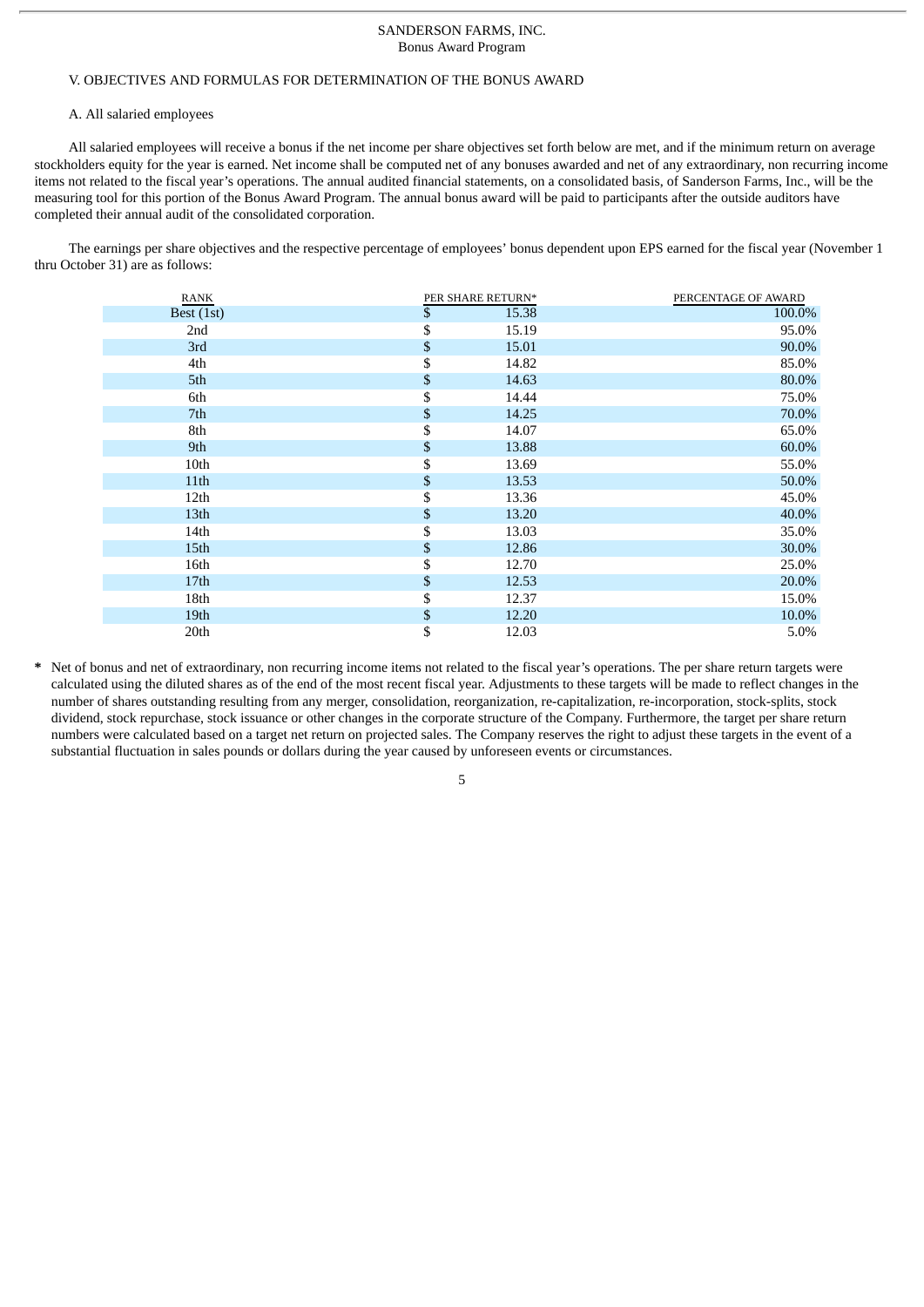The following formula will be utilized to determine the exact dollar amount of a participant's bonus award dependent upon EPS performance.

- A = Gross Award
- S = Base Salary (excluding bonus award payments and other items of miscellaneous income) of the Participant during that portion of the year in which he or she was employed in a designated position.
- $P = Percentage of award earned based on above schedule$
- M = Percent of salary eligible to be earned as a bonus based on EPS performance.

FORMULA

$$
S X P X M = A
$$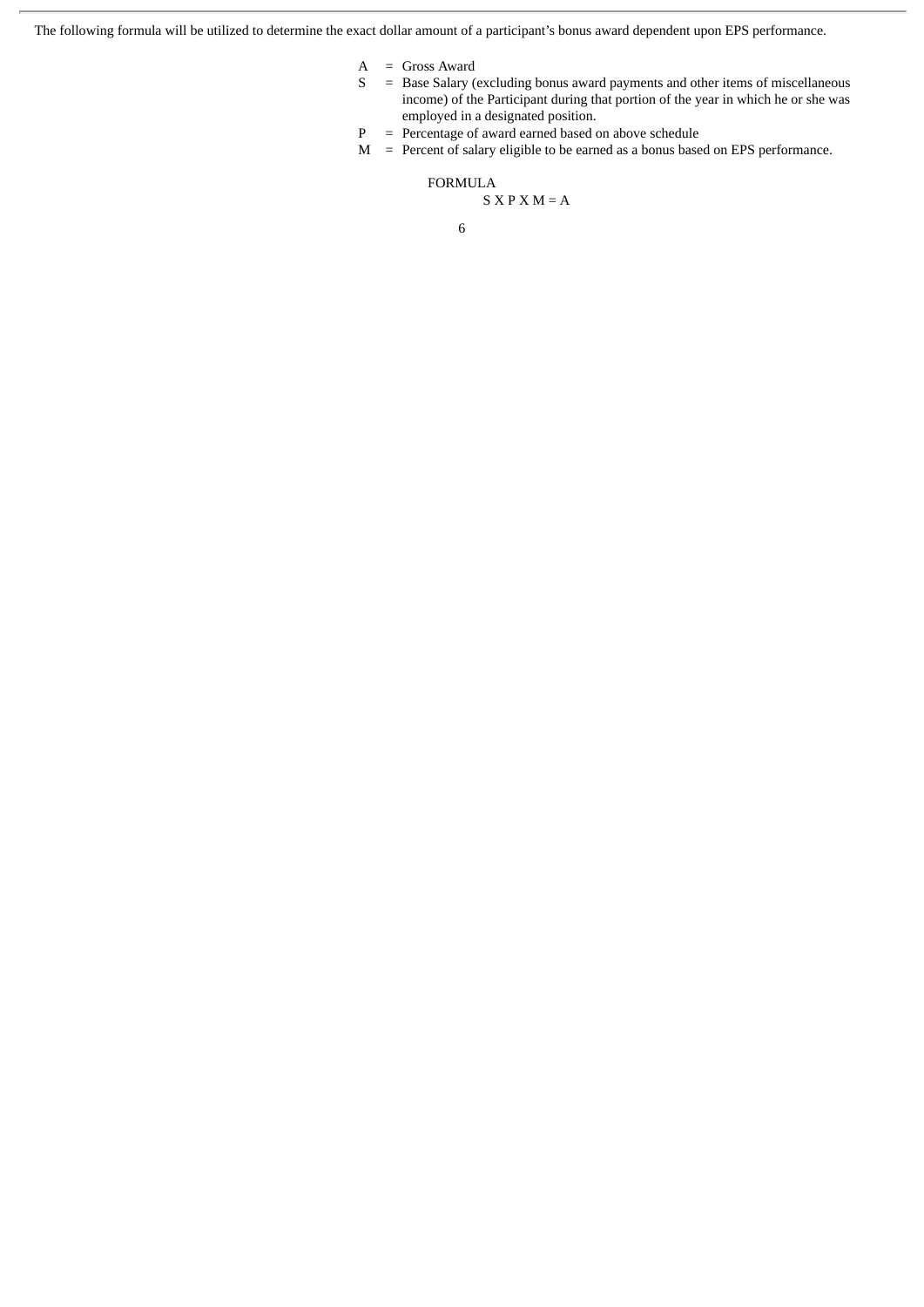As with any awards made under this Bonus Award Program, no bonus will be paid unless total net income return (after bonus) on average stockholders' equity for the year exceeds eight percent (8%). Net return on average stockholders' equity will be computed by taking the average of beginning and ending stockholders' equity for the applicable year, and dividing that number into net income for the year.

For all members of the Executive Committee other than those specifically set forth below, the percent of salary eligible to be earned as a bonus based on EPS performance ("M" in the above formula) is 32.5%. The Executive Committee employees set forth below shall be eligible to earn a bonus based on EPS performance equal to the percent of their salary as set forth below ("M" in the above formula):

| CEO                    | 100% |
|------------------------|------|
| President              | 80%  |
| CFO                    | 70%  |
| Director of Operations | 45%  |
| Dir. Sales             | 45%  |
| Dir. Production        | 45%  |
| Dir. Processing        | 45%  |
| CAO/Secretary          | 40%  |

#### B. Executive Committee

Bonus awards under this Bonus Award Program for members of the Executive Committee will be granted based on a combination of earnings per share performance and performance of the Company's birds as measured against the Company's peers' and competitors' birds as reported by Agri Stats. For purposes of calculating bonuses awarded and paid to individuals in these positions based on operating performance, the corporate Agri Stats measure will be "bottom line analysis, per head" as compared to the same measure for all other head reported for the industry during the fiscal year, net of bonus. Awards made to these individuals based on the operating performance factor will be as follows: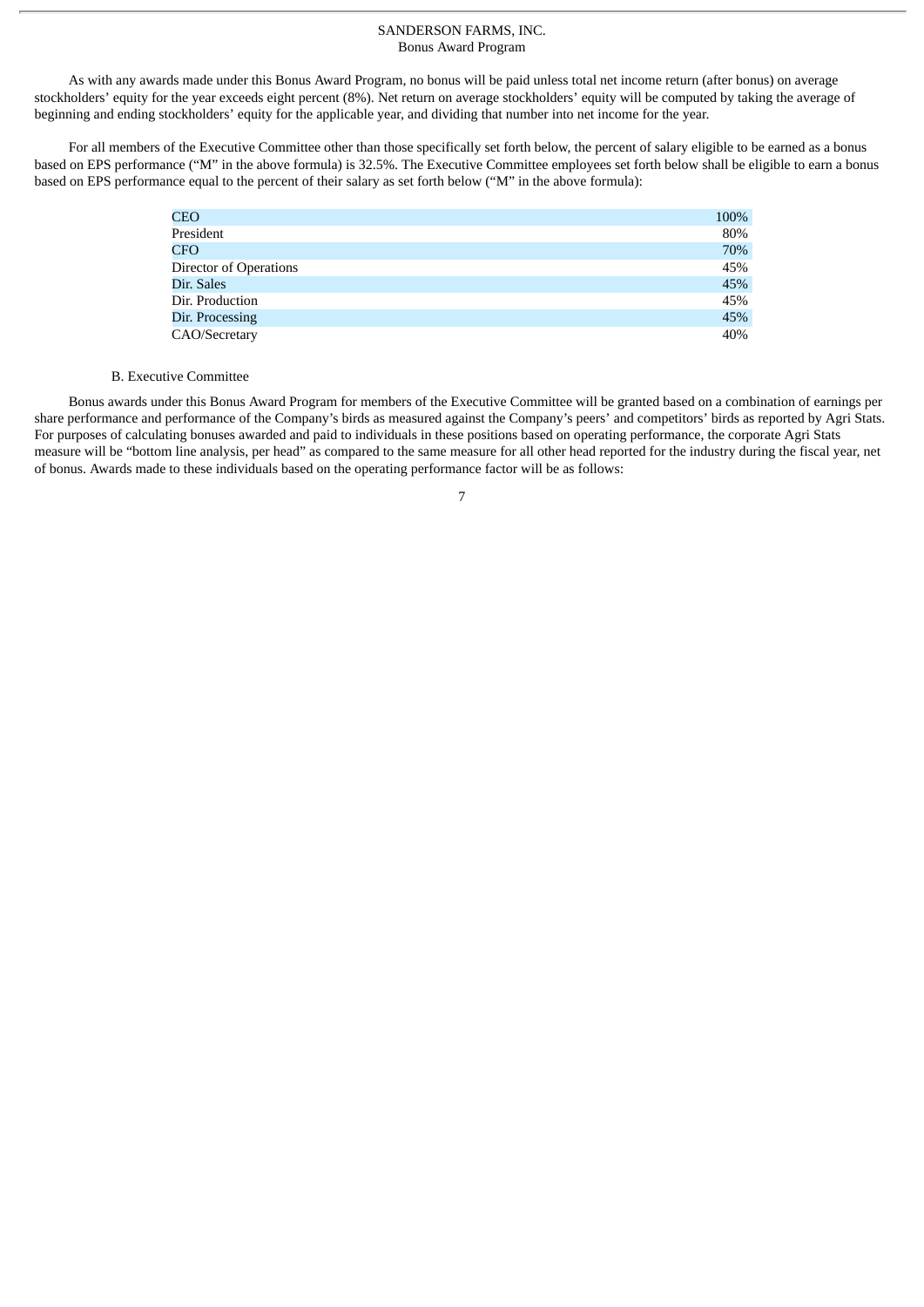|                                                | <b>Percentage of Salary</b><br><b>Eligible to be Earned as</b><br><b>Bonus on Operating</b><br><b>Performance Factors</b> | <b>Corporate Agri Stats</b><br><b>Bottom Line (per head)*</b><br>(Percentage of Award Earned) |
|------------------------------------------------|---------------------------------------------------------------------------------------------------------------------------|-----------------------------------------------------------------------------------------------|
| <b>TARGET</b>                                  |                                                                                                                           | <b>TOP 10%</b>                                                                                |
| <b>CEO</b>                                     | 100%                                                                                                                      | 100%                                                                                          |
| President                                      | 80%                                                                                                                       | 100%                                                                                          |
| <b>CFO</b>                                     | 70%                                                                                                                       | 100%                                                                                          |
| Dir. Ops., Dir. Sales, Dir. Proc., Dir. Prod.  | 45%                                                                                                                       | 100%                                                                                          |
| CAO/Secretary                                  | 40%                                                                                                                       | 100%                                                                                          |
| All Other EC Members                           | 32.5%                                                                                                                     | 100%                                                                                          |
| <b>HIGH AVERAGE</b>                            |                                                                                                                           | <b>TOP 20%</b>                                                                                |
| CEO                                            | 100%                                                                                                                      | 66 2/3%                                                                                       |
| President                                      | 80%                                                                                                                       | 66 2/3%                                                                                       |
| CFO                                            | 70%                                                                                                                       | 66 2/3%                                                                                       |
| Dir. Ops., Dir. Sales, Dir. Proc., Dir. Prod.  | 45%                                                                                                                       | 66 2/3%                                                                                       |
| <b>CAO/Secretary</b>                           | 40%                                                                                                                       | 66 2/3%                                                                                       |
| All Other EC Members                           | 32.5%                                                                                                                     | 66 2/3%                                                                                       |
| <b>LOW AVERAGE</b>                             |                                                                                                                           | <b>Top 30%</b>                                                                                |
| <b>CEO</b>                                     | 100%                                                                                                                      | 33 1/3%                                                                                       |
| President                                      | 80%                                                                                                                       | 33 1/3%                                                                                       |
| <b>CFO</b>                                     | 70%                                                                                                                       | 33 1/3%                                                                                       |
| Dir. Ops., Dir. Sales., Dir. Prod., Dir. Proc. | 45%                                                                                                                       | 33 1/3%                                                                                       |
| CAO/Secretary                                  | 40%                                                                                                                       | 33 1/3%                                                                                       |
| All Other EC Members                           | 32.5%                                                                                                                     | 33 1/3%                                                                                       |

\* Placement of the Company's bottom line profit per head in the top 10%, 20% or 30% will be measured by comparing the bottom line profit per head earned by the Company to all head reported by Agri Stats for the fiscal year. If the bottom line profit per head earned by the Company's head is in the top 10% of all head processed by the industry during the year, the Target bonus will be earned. The same measure will be used for the other two places (High Average requiring a top 20% finish and Low Average requiring a top 30% finish).

The following formula will be utilized for all employees whose bonus is to be determined in part by factors other than EPS performance to determine that portion of the award dependent upon such factors:

- $A =$  Gross Award
- S = Base Salary (excluding bonus award payments and other items of miscellaneous income) of the Participant during that portion of the year in which he or she was employed in a designated position.
- $P =$  Percentage of award earned based on performance factor
- M = Percentage of salary eligible to be earned and paid as a bonus on performance factor.

FORMULA

 $S X P X M = A$